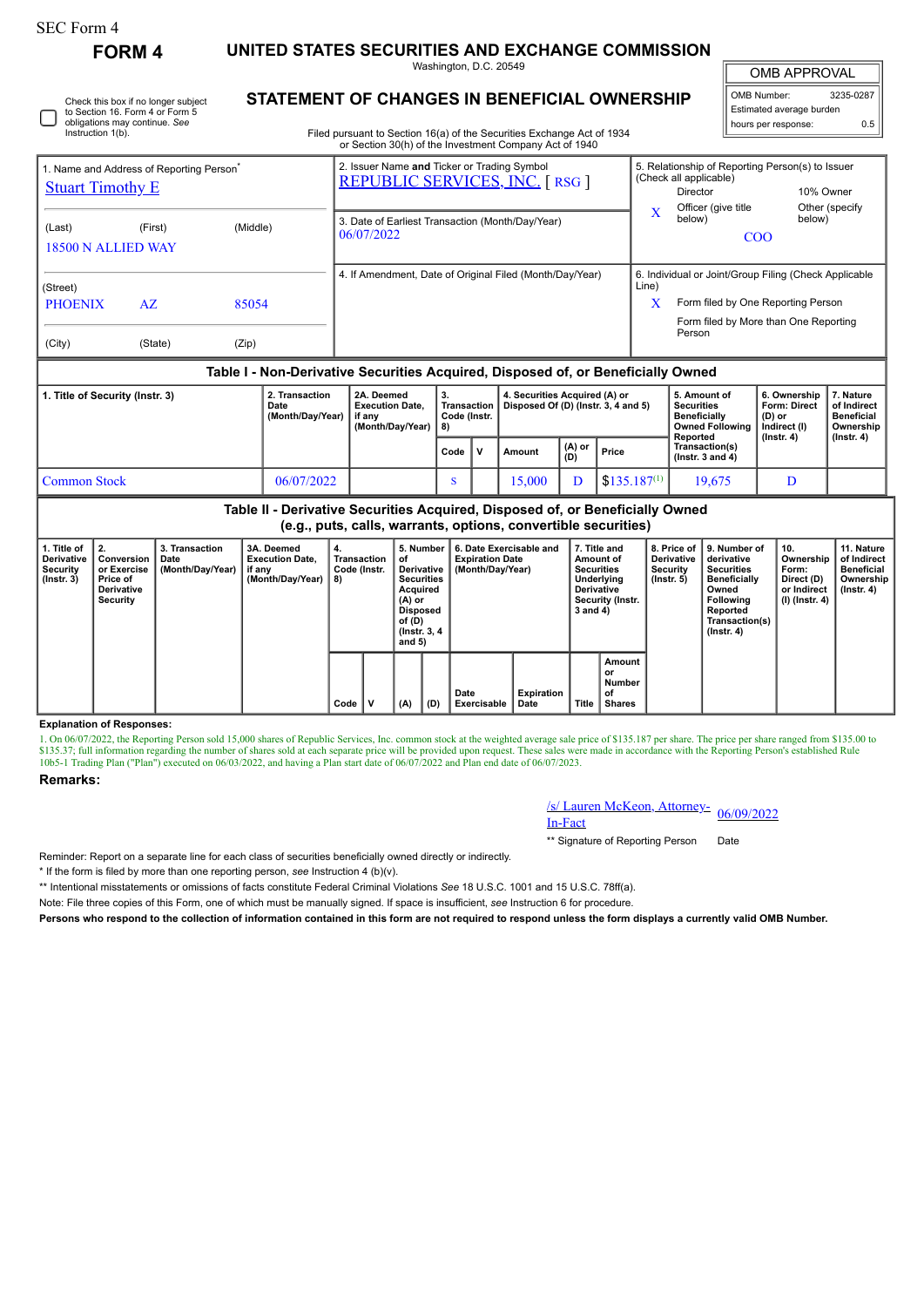Know all by these presents, that the undersigned hereby makes, constitutes and appoints each of Lauren McKeon and Adrienne Wilhoit, or either of them acting singly, and with full power of substitution and re-substitution, the undersigned's true and lawful attorney-in-fact (each of such persons and their substitutes being referred to herein as the "Attorney-in-Fact"), with full power to act for the undersigned and in the undersigned's name, place and stead, in any and all capacities, to:

(1) Prepare, execute, and submit to the Securities and Exchange Commission ("SEC") a Form ID, including amendments thereto, and any other documents necessary or appropriate to obtain codes and passwords enabling the undersigned to make electronic filings with the SEC of reports required or considered by the Attorney-in-Fact to be advisable under Section 13 or Section 16 of the Securities Exchange Act of 1934 (the "Exchange Act") or any rule or regulation of the SEC;

(2) Prepare, execute, acknowledge, deliver and file Forms 3, 4, and 5 (including any amendments thereto) with respect to the securities of Republic Services, Inc., a Delaware corporation (the "Company"), with the SEC, any national securities exchanges and the Company, as considered necessary or advisable under Section 16(a) of the Exchange Act and the rules and regulations promulgated thereunder, as amended from time to time;

(3) Seek or obtain, as the undersigned's representative and on the undersigned's behalf, information on transactions in the Company's securities from any third party, including brokers, employee benefit plan administrators and trustees, and the undersigned hereby authorizes any such person to release any such information to the undersigned and approves and ratifies any such release of information; and

(4) Perform any and all other acts which in the discretion of such Attorney-in-Fact are necessary or desirable for and on behalf of the undersigned in connection with the foregoing.

The undersigned acknowledges that:

(a) This Power of Attorney authorizes, but does not require, such attorney-in-fact to act in her discretion on information provided to such Attorney-in-Fact without independent verification of such information;

(b) Any documents prepared and/or executed by such Attorney-in-Fact on behalf of the undersigned pursuant to this Power of Attorney will be in such form and will contain such information and disclosure as such Attorney-in-Fact, in her discretion, deems necessary or desirable;

(c) Neither the Company nor such Attorney-in-Fact assume (i) any liability for the undersigned's responsibility to comply with the requirement of the Exchange Act, (ii) any liability of the undersigned for any failure to comply with such requirements, or (iii) any obligation or liability of the undersigned for profit disgorgement under Section 16(b) of the Exchange Act; and

This Power of Attorney does not relieve the undersigned from responsibility for compliance with the undersigned's obligations under the Exchange Act, including without limitation the reporting requirements under Section 16 of the Exchange Act.

The undersigned hereby gives and grants the Attorney-in-Fact full power and authority to do and perform all and every act and thing whatsoever requisite, necessary or appropriate to be done in and about the foregoing matters as fully to all intents and purposes as the undersigned might or could do if present, hereby ratifying all that such Attorney-in-Fact of, for and on behalf of the undersigned, shall lawfully do or cause to be done by virtue of this Limited Power of Attorney.

This Power of Attorney shall remain in full force and effect until revoked by the undersigned in a signed writing delivered to such Attorney-in-Fact.

IN WITNESS WHEREOF, the undersigned has caused this Power of Attorney to be executed as of this 29th day of April, 2022.